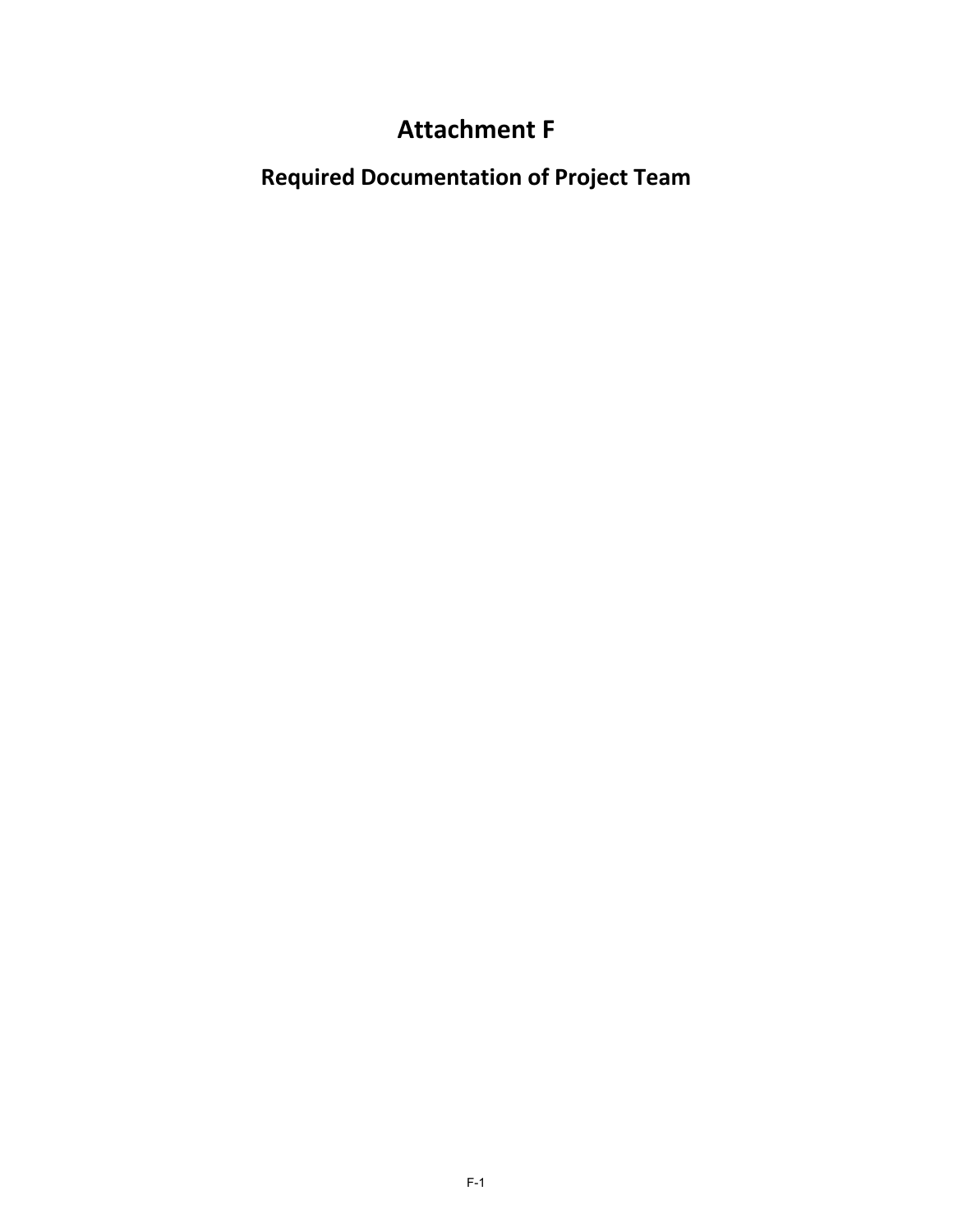## **Instructions**

**I.** Fill out the table below for all firms who will be working the on the project; including the primary consultant. If a firm does not have DUNS Number, they must register for one at: www.sam.gov

| <b>Firm Name</b> | <b>Contract</b><br><b>Amount</b><br>(Amount For<br><b>Each Firm</b><br>Working on<br>the Project) | % of Total<br><b>Contract</b><br><b>Amount</b><br>(Must add<br>up to<br>100%) | <b>Duns Number</b> | MBE/WBE/<br><b>Section 3</b><br>(Y/N)<br>If Yes,<br>Designate<br>Which Type |
|------------------|---------------------------------------------------------------------------------------------------|-------------------------------------------------------------------------------|--------------------|-----------------------------------------------------------------------------|
|                  |                                                                                                   |                                                                               |                    |                                                                             |
|                  |                                                                                                   |                                                                               |                    |                                                                             |
|                  |                                                                                                   |                                                                               |                    |                                                                             |
|                  |                                                                                                   |                                                                               |                    |                                                                             |
|                  |                                                                                                   |                                                                               |                    |                                                                             |
|                  |                                                                                                   |                                                                               |                    |                                                                             |
|                  |                                                                                                   |                                                                               |                    |                                                                             |
|                  |                                                                                                   |                                                                               |                    |                                                                             |

### **Table F.1: List of Project Team**

**Updates to Project Team:** Once the contract is executed; the project team may modified under the following conditions:

- 1. Notification must be given to the City Project Manager
- 2. Update the Table F.1
- 3. Provide all updated documentation required in Attachment F
- 4. Receive written approval from the City Project Manager
- **II.** Fill out the following required documentation and submit with Attachment F:
	- A. Debarment Verification & FFATA
	- B. DBE Verification
	- C. Form 1295 Certificate of Interested Parties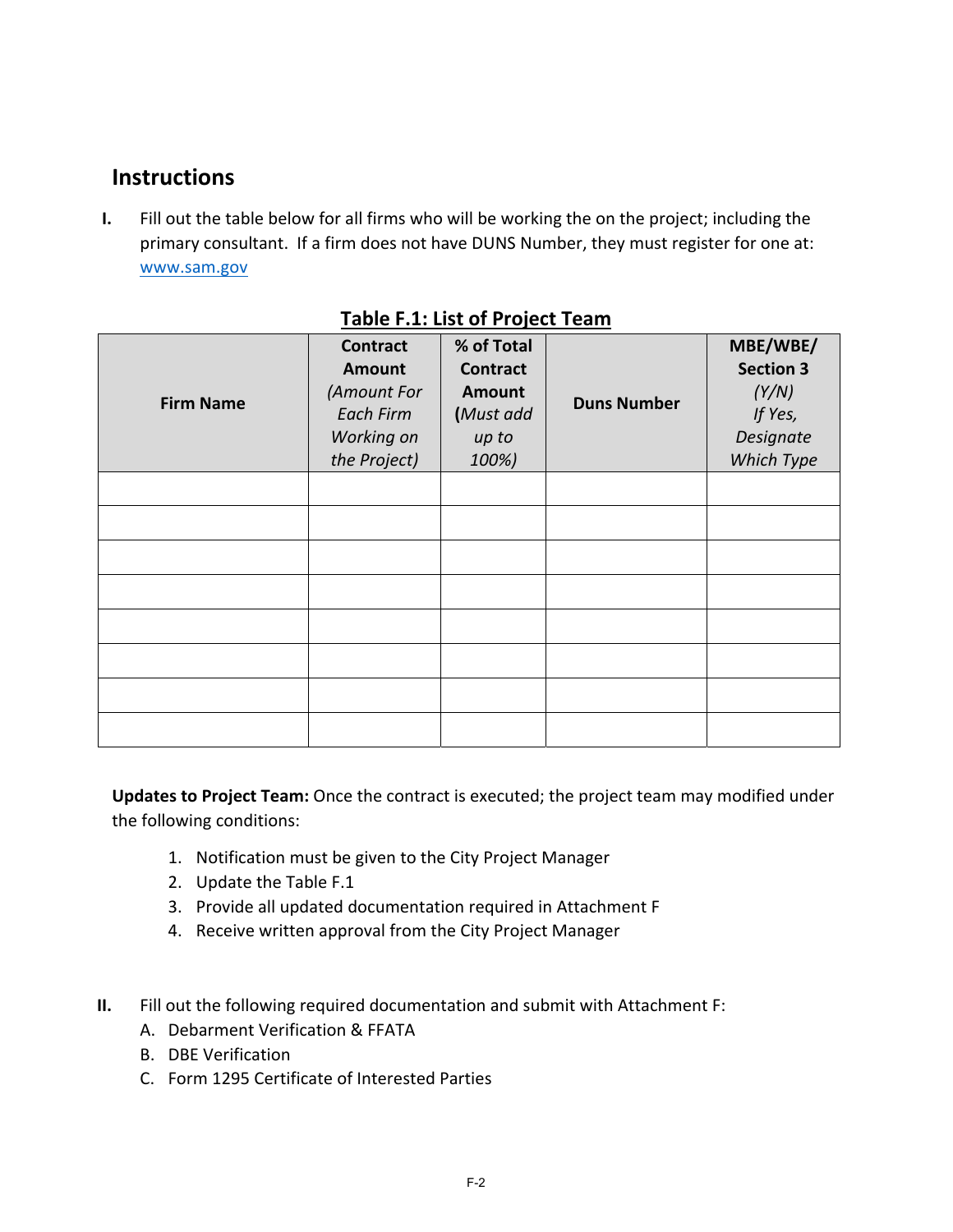## **A. Debarment Verification & FFATA**

For each Firm listed in Table F.1 that has a **contract amount greater than \$25,000**;

- **I. SAM Documentation:** Include documentation from the SAM website confirming the following:
	- Registration Status is: **Active**
	- Have Active Exclusions: **No**
	- Debt Subject to Offset: **No**
- **II. Federal Funding and Accountability Transparency Act** (FFATA): Fill out the FFATA for each firm.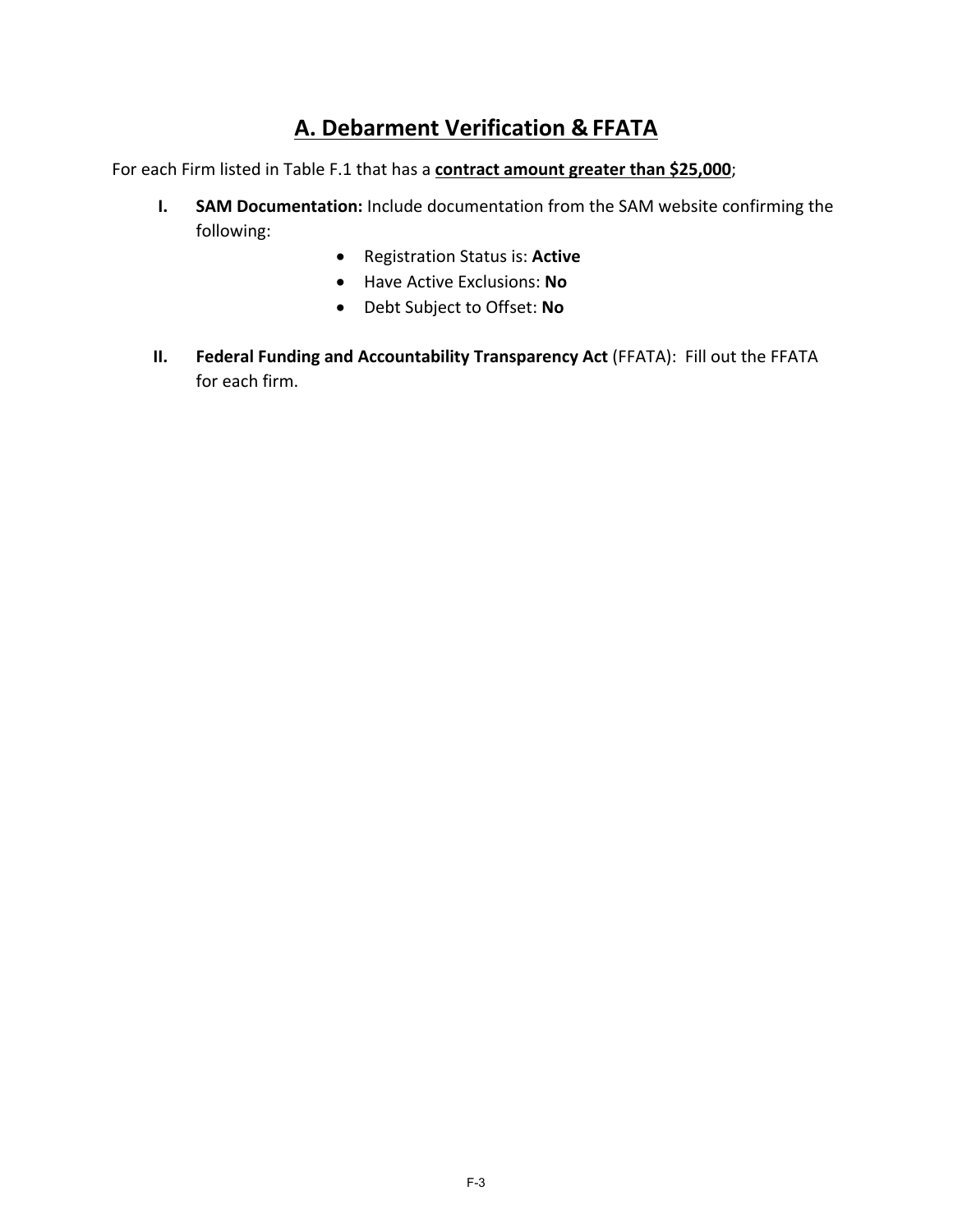| <b>SAM Search Results</b><br>List of records matching your search for :<br><b>Record Status: Active</b><br><b>DUNS Number: XXXXXXXXX</b><br><b>Functional Area: Entity Management, Performance Information</b> |                           |                                                         |  |  |  |  |
|----------------------------------------------------------------------------------------------------------------------------------------------------------------------------------------------------------------|---------------------------|---------------------------------------------------------|--|--|--|--|
| <b>XXXXXXXX Company</b><br><b>ENTITY</b>                                                                                                                                                                       |                           | Status: Active                                          |  |  |  |  |
| DUNS: XXXXXXXXX<br>$+4$ :                                                                                                                                                                                      | CAGE Code: XXXXXX DoDAAC: |                                                         |  |  |  |  |
| Expiration Date: May 9, 2018 Has Active Exclusion?: No                                                                                                                                                         |                           | Debt Subject to Offset?: No                             |  |  |  |  |
| Address: XXXXXXXX<br>City: XXXXXXXX<br>ZIP Code: XXXXXXXX                                                                                                                                                      |                           | State/Province: XXXXXX<br><b>Country: UNITED STATES</b> |  |  |  |  |

# Example of SAM Documentation From SAM Website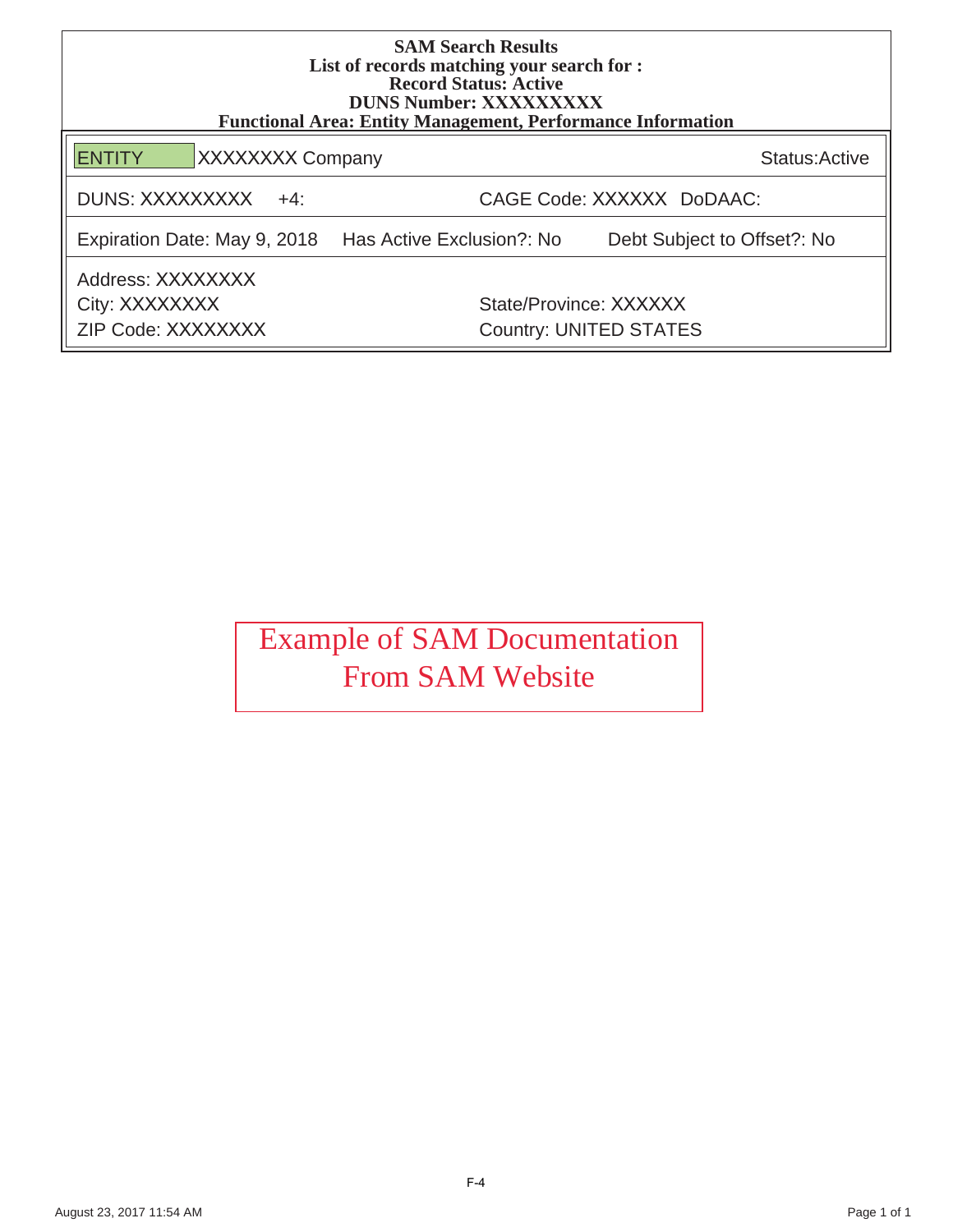#### FEDERAL FUNDING AND ACCOUNTABILITY TRANSPARENCY ACT CONTRACTOR FORM

Contracts equal to or greater than \$25,000 must be entered into the Federal Service Reporting System. The following Contractor information is needed to complete the compliance reporting for the Federal Funding and Accountability Transparency Act.:

- Contractor: DUNS Number **Letter and Security 10**
- Contractor Legal Name
- Subawardee Address \_\_\_\_\_\_\_\_\_\_\_\_\_\_\_\_\_\_\_\_\_\_\_\_\_\_\_\_\_\_\_\_\_\_\_\_\_\_\_\_\_\_\_\_\_\_\_\_\_\_\_\_\_\_\_\_\_\_\_

\_\_\_\_\_\_\_\_\_\_\_\_\_\_\_\_\_\_\_\_\_\_\_\_\_\_\_\_\_\_\_\_\_\_\_\_\_\_\_\_\_\_\_\_\_\_\_\_\_\_\_\_\_\_\_\_\_\_\_\_\_\_\_\_\_\_\_\_\_\_\_\_\_\_\_\_\_\_

• Subawardee Principal Place of Performance (including congressional district)

Has the Contractor met all of the following conditions?

- **80% or more** of prior year annual gross revenues are from Federal awards;
- **\$25 million or more** in annual gross revenues are from Federal awards; **and**
- The public does **not** have access to compensation information filed under *Securities and Exchange Commission* (SEC) and IRS requirements.

If the Contractor has met **ALL** of the above conditions:

Please provide the total compensation and names of top five executives of the Contractor.

| Number        | <b>Total Compensation</b> | Name of Executive (Top 5) |
|---------------|---------------------------|---------------------------|
|               |                           |                           |
| $\mathcal{P}$ |                           |                           |
| ς             |                           |                           |
| 4             |                           |                           |
| 5             |                           |                           |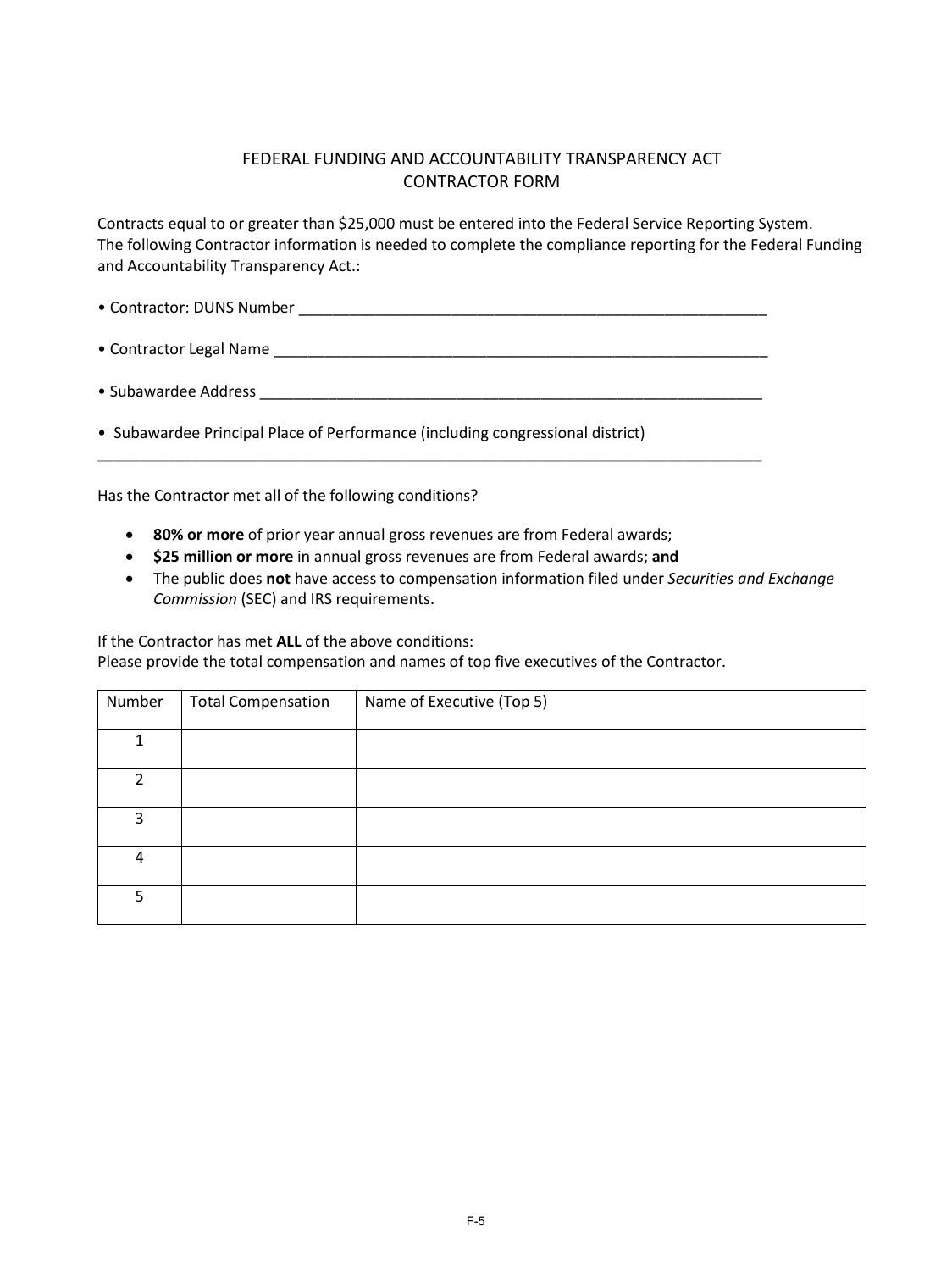## **B. DBE Verification**

For each Firm listed in Table F.1 identified as MBE/WBE/Section 3, fill out **one** of the following forms:

- **I. Form F.1**: If the Respondent is a Minority Owned Business (MOB) or Women Owned Business (WOB) or qualifies as a Section 3 business, the Respondent completes Form F.1.
- **II. Form F.2:** If the Respondent intends to utilize a MOB/WOB or Section 3 business in the performance of the proposed contract, the respondent completes Form F.2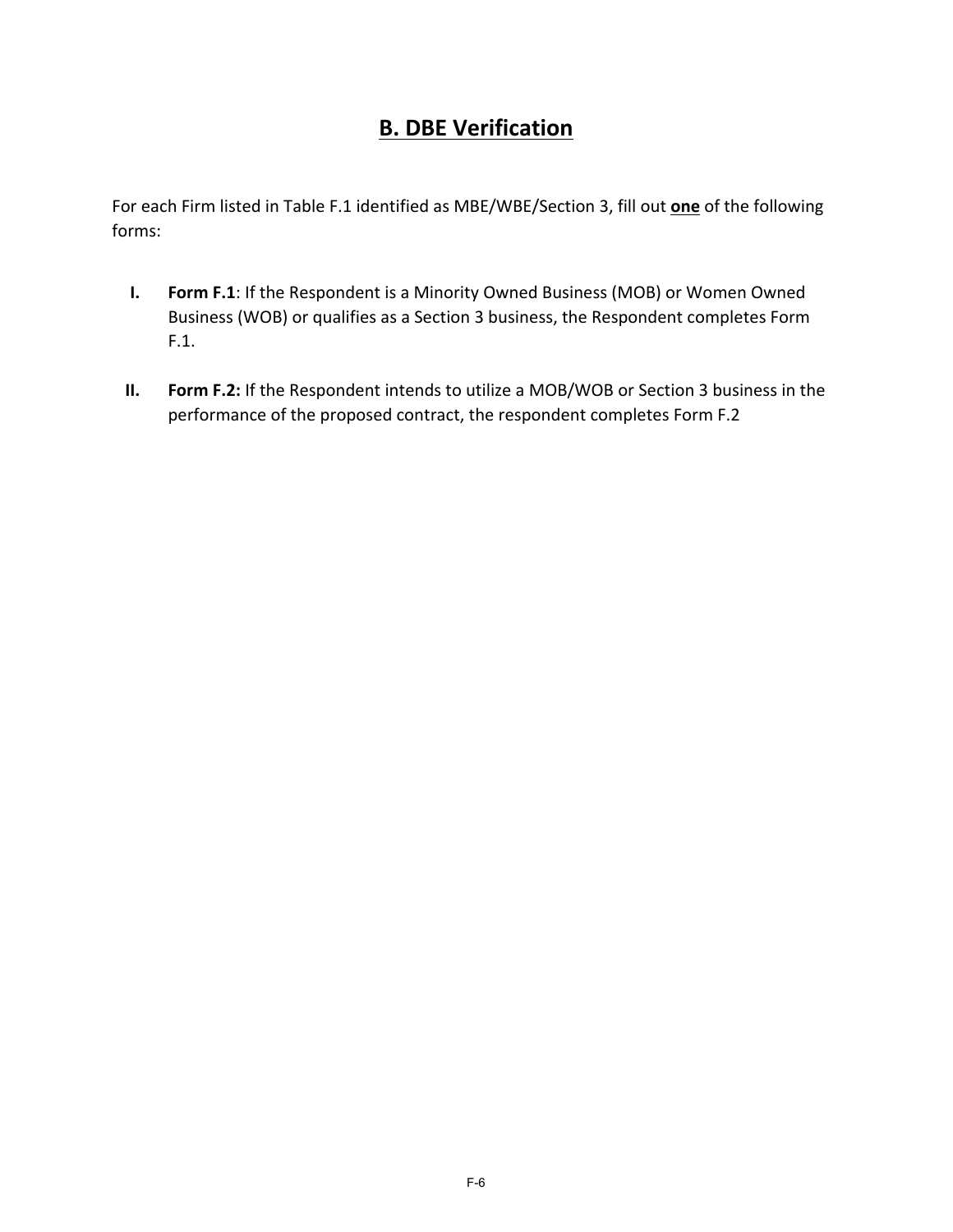## **F.1: CERTIFICATION AS A MINORITY OWNED, WOMEN OWNED OR SECTION 3 BUSINESS**

I, \_\_\_\_\_\_\_\_\_\_\_\_\_\_\_\_\_\_\_\_\_\_\_\_\_\_\_ certify that \_\_\_\_\_\_\_\_\_\_\_\_\_\_\_\_\_\_\_\_\_\_\_\_\_\_\_\_\_\_\_\_\_\_\_\_\_\_\_is a Minority Owned, Women Owned or Section 3 Business.

Business Registered Name

Business Registered Address 1

Business Registered Address 2

State of Registration

Certificate or Registration Number

Certifying Agency

This certification is a material representation of fact upon which reliance was placed when this transaction was made or entered into. The City reserves the right to withdraw or terminate the proposed contract should the representation of fact be false.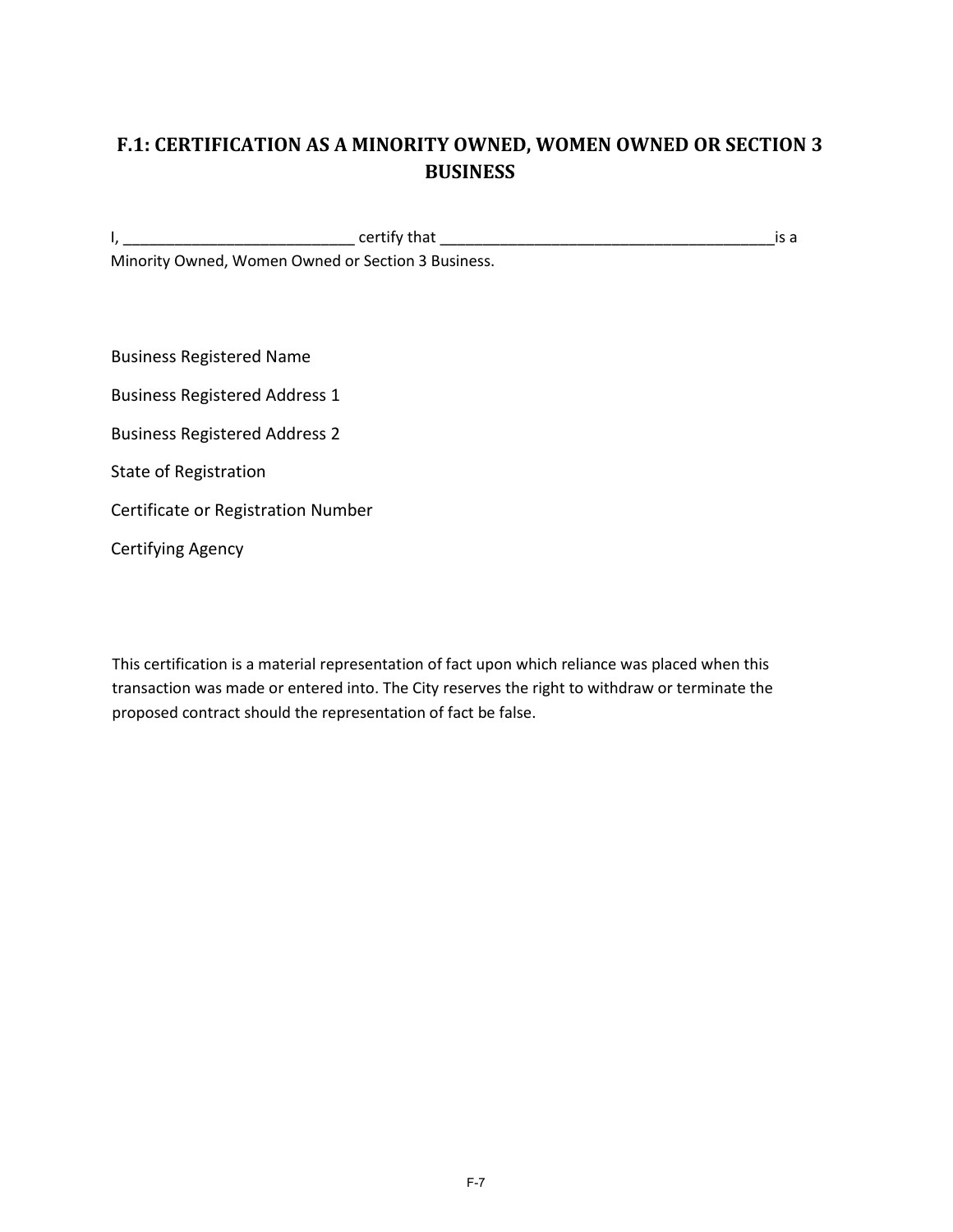#### **F.2: STATEMENT OF INTENT OF MOB/WOB/SECTION 3 UTILIZATION**

I, \_\_\_\_\_\_\_\_\_\_\_\_\_\_\_\_\_\_\_\_\_\_\_\_\_\_\_ certify that \_\_\_\_\_\_\_\_\_\_\_\_\_\_\_\_\_\_\_\_\_\_\_\_\_\_\_\_\_\_\_\_\_\_\_\_\_\_\_will utilize Minority Owned Business (MOB) or Women Owned Business (WOB) as subcontractor(s), vendor(s), supplier(s), or professional service(s). The estimated **dollar value** of the amount that we plan to pay the MOB or WOB subcontractor(s), vendor(s), supplier(s), or professional service(s) is \$

| <b>Description of Work</b> | <b>MOB Amount</b> | <b>WOB</b> | <b>Section 3</b> | Name of                  |
|----------------------------|-------------------|------------|------------------|--------------------------|
|                            |                   | Amount     | Amount           | <b>MOB/WOB/Section 3</b> |

This certification is a material representation of fact upon which reliance was placed when this transaction was made or entered into. The City reserves the right to withdraw or terminate the proposed contract should the representation of fact be false

Signature

Printed Name

Position

Date